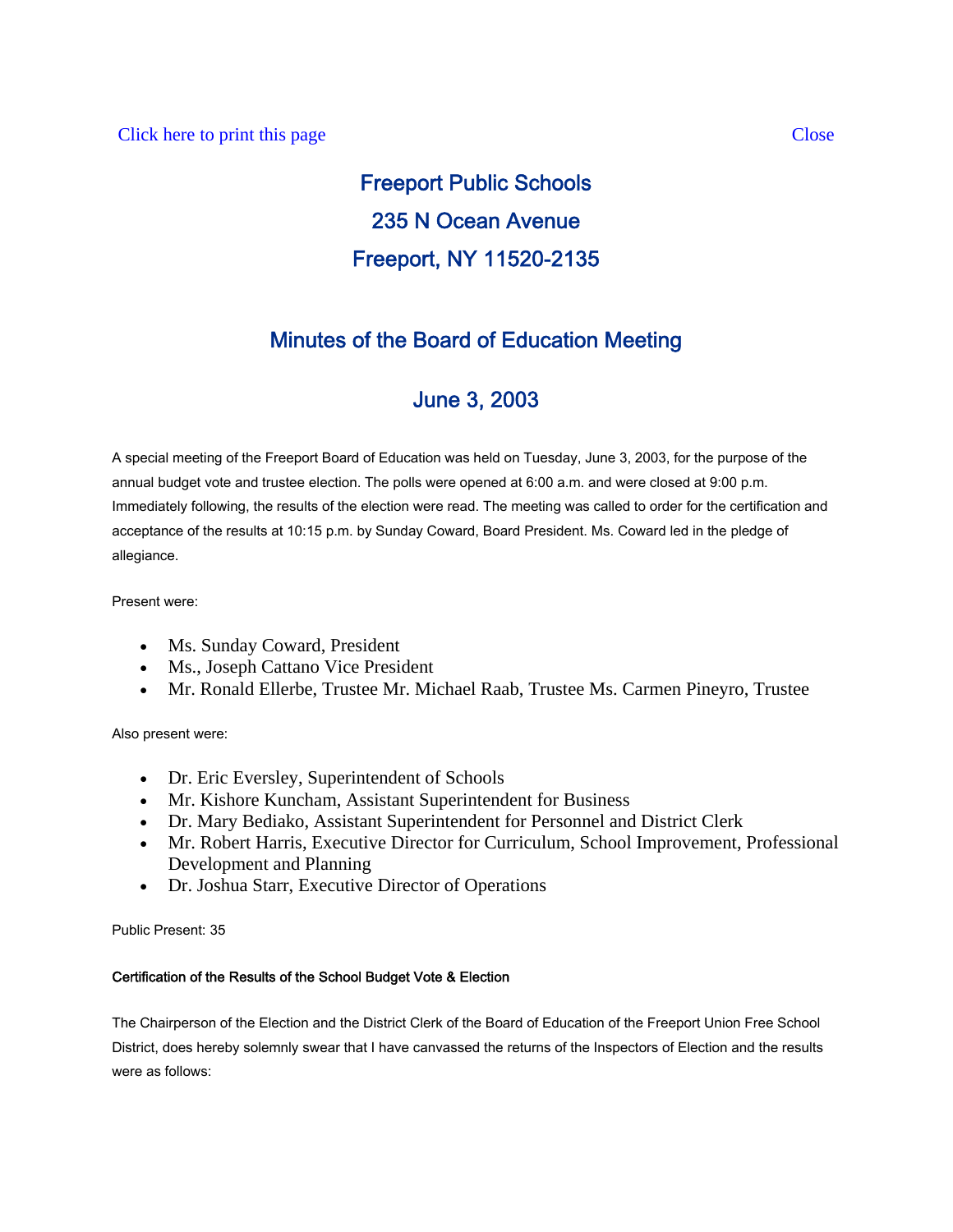THAT at the School Budget Vote & Election, held June 3, 2003, the total number of votes cast for Proposition # 1, resolving that the School Budget of \$105,195,417 be adopted and the necessary amount be raised by tax upon the taxable property located in Freeport Union Free School District, Town of Hempstead, Freeport, New York, for the year 2003-2004, was 1,961:

- that the total number of yes votes cast for Proposition # 1 was: 998;
- that the total number of no votes cast for Proposition # 1 was: 963; and

#### THAT at said vote and election, the total number of votes cast for Proposition

# 2, resolving that the Freeport Memorial Library Budget amount of \$4,492,291 be adopted and the necessary amount be raised by tax upon the taxable property located in Freeport Union Free School District, Town of Hempstead, Freeport, New York, for the year 2003-2004, was: 1,901;

- that the total number of yes votes cast for Proposition  $# 2$  was: 1,127;
- that the total number of no votes cast for Proposition  $# 2$  was: 774; and

### THAT at said vote and election, the total number of votes cast for Proposition

# 3, resolving that the number of School Board Trustees be increased from five (5) to nine (9) trustees was: 1,819

- that the total number of yes votes cast for Proposition # 3 was: 638;
- that the total number of no votes cast for Proposition  $# 3$  was: 1,181; and

THAT at said election, the total number of votes cast for one office of School Trustee, for a three year term to begin July 1, 2003, and end June 30, 2006, was:

- that the total number of votes cast for Sunday F. Coward was 1,073;
- that the total number of votes cast for Stewart Lilker was 755;
- that the total number of votes cast for Other was 3;

#### Acceptance of the Results of the School Budget Vote & Election

BE IT RESOLVED, that the Board of Education of the Freeport Union Free School District hereby accepts the attached results of the annual budget vote and trustee election held this date, June 3, 2003, as certified by the Chairperson of Election and the District Clerk; and

BE IT FURTHER RESOLVED that Proposition #1, School Budget has been approved by the registered voters of this District; and

THAT Proposition #2, Freeport Memorial Library Budget has been approved by the registered voters of this District; and